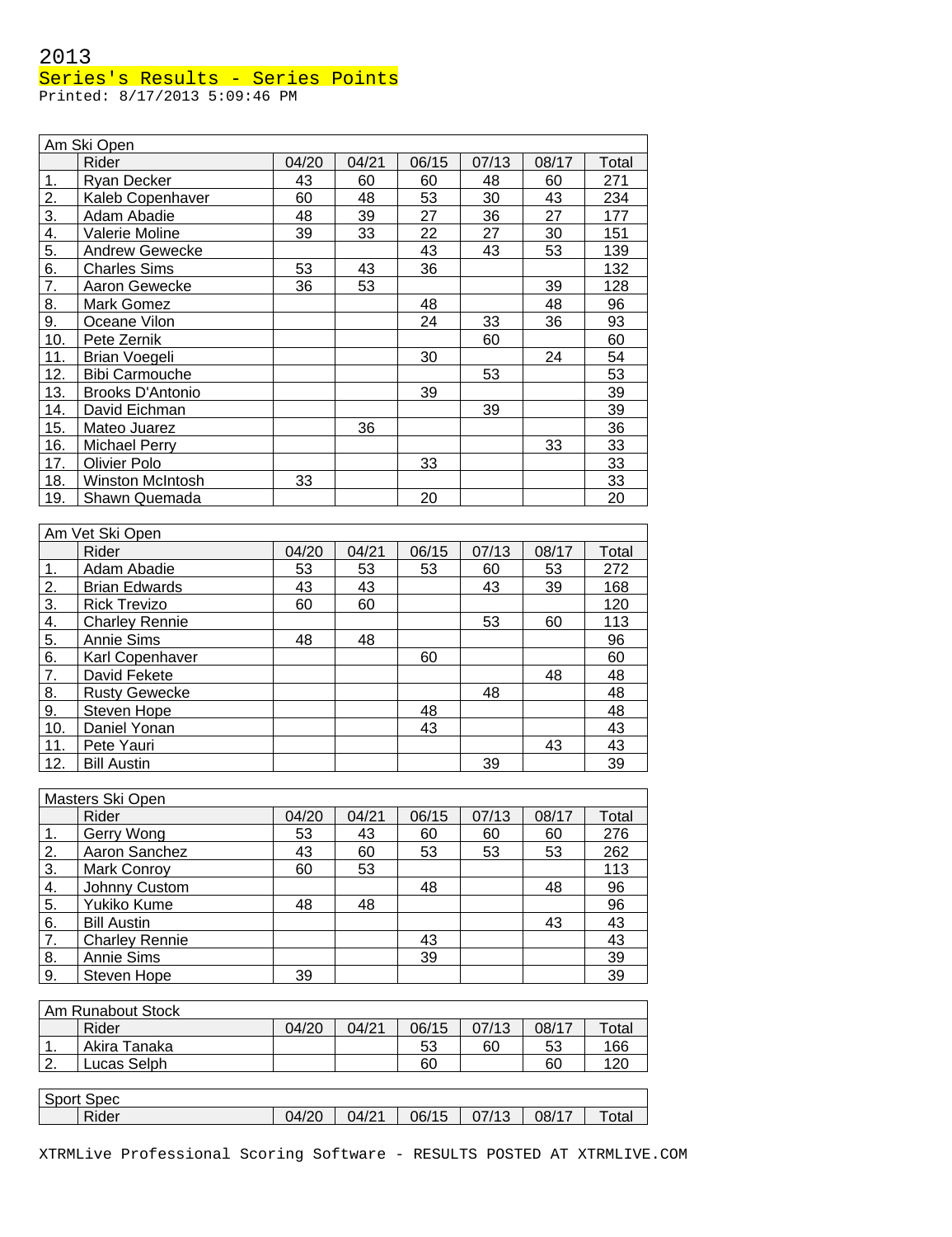### Series's Results - Series Points

Printed: 8/17/2013 5:09:46 PM

|     | Rider                        | 04/20 | 04/21 | 06/15 | 07/13 | 08/17 | Total |
|-----|------------------------------|-------|-------|-------|-------|-------|-------|
| 1.  | Tommy Bonacci                | 60    | 60    | 60    | 60    | 39    | 279   |
| 2.  | <b>Tony Martinez</b>         | 53    | 48    | 39    | 53    | 48    | 241   |
| 3.  | <b>Charles Sims</b>          | 48    | 39    | 53    | 48    | 27    | 215   |
| 4.  | <b>Madison Scott</b>         | 43    | 43    | 43    | 43    | 43    | 215   |
| 5.  | Todd Young                   | 39    | 36    | 36    | 30    | 53    | 194   |
| 6.  | <b>Annie Sims</b>            | 36    | 30    | 27    | 36    | 33    | 162   |
| 7.  | Nanette Sanchez              | 30    | 33    | 24    | 33    | 30    | 150   |
| 8.  | <b>Tyler Hill</b>            |       |       | 48    |       | 60    | 108   |
| 9.  | Jeff Lysdale                 | 24    |       | 33    |       | 22    | 79    |
| 10. | <b>Christopher Steenbock</b> | 22    |       | 20    | 27    |       | 69    |
| 11. | <b>Ryan Stolte</b>           | 27    |       | 16    | 24    |       | 67    |
| 12. | <b>Charles Anderson</b>      | 33    |       | 22    |       |       | 55    |
| 13. | Mike Klippenstein            |       | 53    |       |       |       | 53    |
| 14. | Juan Veloz                   | 20    | 24    |       |       |       | 44    |
| 15. | Alex Wong                    |       |       |       | 39    |       | 39    |
| 16. | Norm Yee                     |       |       |       |       | 36    | 36    |
| 17. | <b>Billy Valko</b>           |       |       | 30    |       |       | 30    |
| 18. | <b>Anthony Chavez</b>        |       | 27    |       |       |       | 27    |
| 19. | <b>Brian Disney</b>          |       |       |       |       | 24    | 24    |
| 20. | Tim Shanklin                 |       |       | 18    |       |       | 18    |
|     | Novice Ski Limited           |       |       |       |       |       |       |

|     | <b>INUVILE ON LITTINGU</b> |       |       |       |       |       |       |  |  |  |  |
|-----|----------------------------|-------|-------|-------|-------|-------|-------|--|--|--|--|
|     | Rider                      | 04/20 | 04/21 | 06/15 | 07/13 | 08/17 | Total |  |  |  |  |
|     | Jeremiah Marino            | 48    | 53    | 48    | 53    | 48    | 250   |  |  |  |  |
| 2.  | Brooks D'Antonio           | 60    | 60    | 53    |       | 60    | 233   |  |  |  |  |
| 3.  | Joseph Morneault           | 39    | 43    | 39    | 48    | 53    | 222   |  |  |  |  |
| 4.  | Jack Flynn                 | 43    | 39    | 36    | 39    | 43    | 200   |  |  |  |  |
| 5.  | Jonathan Mangan            | 53    | 48    |       |       |       | 101   |  |  |  |  |
| 6.  | Geoffrey Labos             |       |       | 30    |       | 39    | 69    |  |  |  |  |
| 7.  | <b>Alexander Dillion</b>   |       |       |       | 60    |       | 60    |  |  |  |  |
| 8.  | <b>Dillon Alexander</b>    |       |       | 60    |       |       | 60    |  |  |  |  |
| 9.  | Kaleb Copenhaver           |       |       | 43    |       |       | 43    |  |  |  |  |
| 10. | <b>Michael Perry</b>       |       |       |       | 43    |       | 43    |  |  |  |  |
| 11. | Jeremy Horvath             |       |       | 33    |       |       | 33    |  |  |  |  |

|    | <b>Expert Ski Limited</b> |       |       |       |       |       |       |
|----|---------------------------|-------|-------|-------|-------|-------|-------|
|    | Rider                     | 04/20 | 04/21 | 06/15 | 07/13 | 08/17 | Total |
|    | <b>Blake Wicklund</b>     |       |       | 60    | 60    | 53    | 173   |
| 2. | Kody Copenhaver           | 60    | 60    | 53    |       |       | 173   |
| 3. | Oceane Vilon              | 53    | 53    | 39    |       |       | 145   |
| 4. | <b>Glenn Powell</b>       |       |       |       | 53    | 60    | 113   |
| 5. | <b>Andrew Gewecke</b>     | 48    | 48    |       |       |       | 96    |
| 6. | <b>Bibi Carmouche</b>     |       |       | 48    |       |       | 48    |
| 7. | <b>Brock Austin</b>       |       |       |       | 48    |       | 48    |
| 8. | Daniel Yonan              |       |       | 43    |       |       | 43    |
| 9. | Luke Bibeau               | 43    |       |       |       |       | 43    |

|    | Pro-Am Ski GP       |       |       |       |       |       |       |
|----|---------------------|-------|-------|-------|-------|-------|-------|
|    | Rider               | 04/20 | 04/21 | 06/15 | 07/13 | 08/17 | Total |
|    | Kody Copenhaver     | 53    | 43    | 53    | 60    | 60    | 269   |
| 2. | Craig Warner        | 60    | 60    | 60    | 53    |       | 233   |
| 3. | <b>Brock Austin</b> | 48    | 48    | 39    | 43    | 30    | 208   |
| 4. | Ryan Decker         | 24    | 36    | 43    | 48    | 39    | 190   |
| 5. | Aaron Sanchez       | 27    | 30    | 36    | 36    | 27    | 156   |
| 6. | Tera Laho           | 33    | 33    |       | 30    | 48    | 144   |
| 7. | lan Roberts         | 30    | 53    |       |       | 53    | 136   |

XTRMLive Professional Scoring Software - RESULTS POSTED AT XTRMLIVE.COM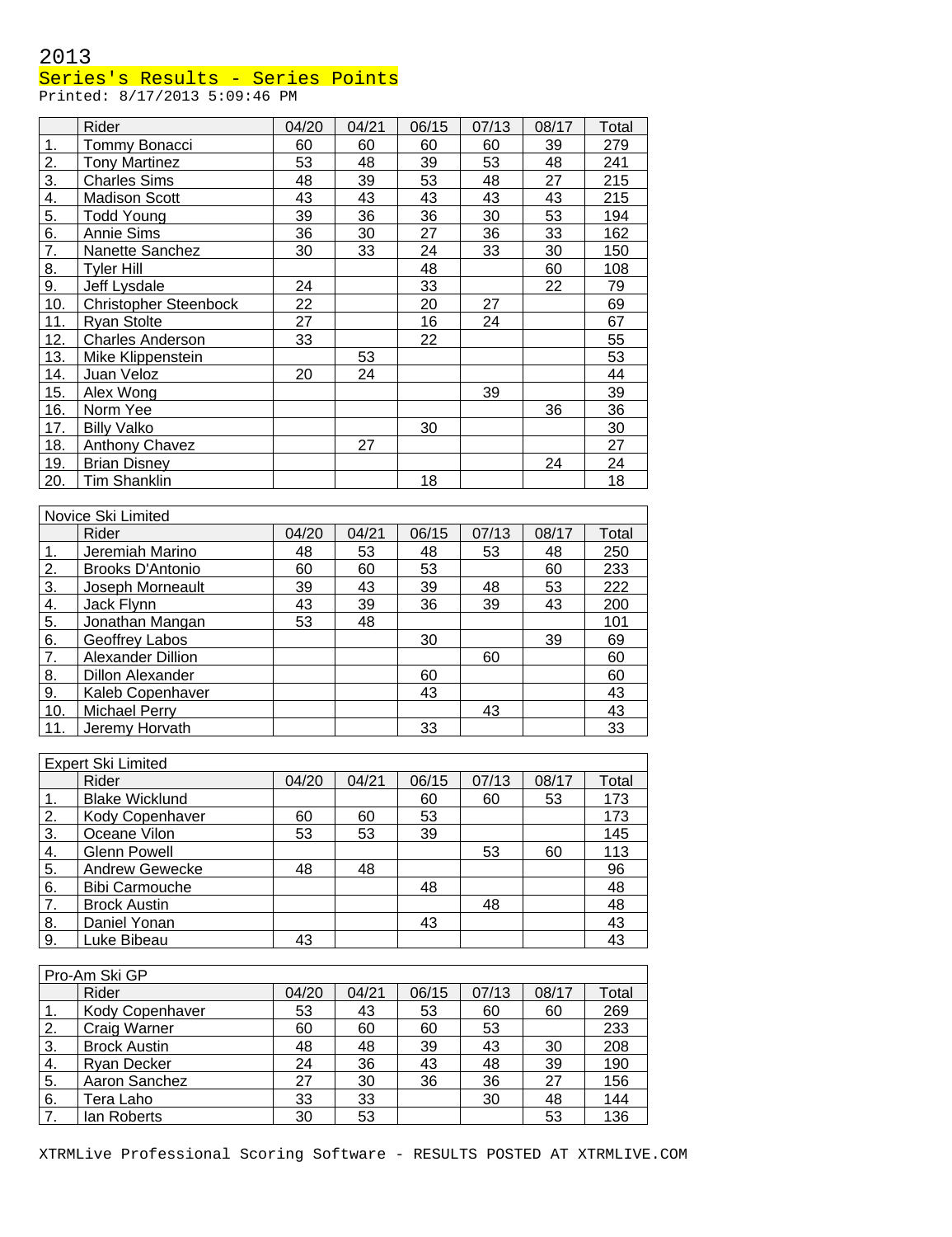### Series's Results - Series Points

Printed: 8/17/2013 5:09:46 PM

|                        | Rider                       | 04/20 | 04/21 | 06/15 | 07/13 | 08/17 | Total      |
|------------------------|-----------------------------|-------|-------|-------|-------|-------|------------|
| 8.                     | Olivier Polo                |       |       | 33    | 39    | 43    | 115        |
| 9.                     | Mateo Juarez                | 36    |       | 27    |       | 36    | 99         |
| 10.                    | Mike Klippenstein           | 22    | 39    | 30    |       |       | 91         |
| 11.                    | Aaron Gewecke               |       |       | 24    | 33    | 33    | 90         |
| 12.                    | Emi Kanamori                | 43    | 27    |       |       |       | 70         |
| 13.                    | <b>Chris Hagest</b>         |       |       | 48    |       |       | 48         |
| 14.                    | Nicolas Rius                | 39    |       |       |       |       | 39         |
| 15.                    | Pete Zernik                 |       |       |       | 27    |       | 27         |
|                        |                             |       |       |       |       |       |            |
|                        | Pro-Am Runabout Open        |       |       |       |       |       |            |
|                        | Rider                       | 04/20 | 04/21 | 06/15 | 07/13 | 08/17 | Total      |
| 1.                     | <b>Charlie Martinez</b>     | 53    | 60    |       |       |       | 113        |
| 2.                     | Craig Warner                | 60    |       |       |       |       | 60         |
| 3.                     | Nick Vanis                  |       |       |       |       | 60    | 60         |
| 4.                     | Dan Silva                   |       |       |       |       | 53    | 53         |
| 5.                     | Patrick Roque               |       |       |       |       | 48    | 48         |
|                        |                             |       |       |       |       |       |            |
|                        | Pro-Am Runabout Stock       |       |       |       |       |       |            |
|                        | Rider                       | 04/20 | 04/21 | 06/15 | 07/13 | 08/17 | Total      |
| 1.                     | <b>Charlie Martinez</b>     | 60    | 60    | 60    |       |       | 180        |
| 2.                     | <b>Anthony Chalue</b>       | 53    | 53    |       |       |       | 106        |
| 3.                     | Jonathan Mangan             | 48    | 48    |       |       |       | 96         |
| 4.                     | Michael Habel               |       |       |       |       | 60    | 60         |
| 5.                     | Ben Booker                  |       |       |       |       | 53    | 53         |
| 6.                     | <b>Bill Scott</b>           |       |       | 53    |       |       | 53         |
| 7.                     | Eric Senko                  | 43    |       |       |       |       | 43         |
|                        |                             |       |       |       |       |       |            |
|                        | Junior Ski 13-15 Limited    |       |       |       |       |       |            |
|                        | Rider                       | 04/20 | 04/21 | 06/15 | 07/13 | 08/17 | Total      |
| 1.                     | Maelle Vilon                | 48    | 48    | 60    |       |       | 156        |
|                        |                             |       |       |       |       |       |            |
| 2.                     | <b>Blake Wicklund</b>       | 60    | 53    |       |       |       | 113        |
| 3.                     | J.j. Stone                  | 53    | 60    |       |       |       | 113        |
|                        | <b>Expert Runabout Open</b> |       |       |       |       |       |            |
|                        | Rider                       | 04/20 | 04/21 | 06/15 | 07/13 | 08/17 | Total      |
|                        | Michael Habel               |       |       |       |       | 60    |            |
| 1.<br>$\overline{2}$ . |                             | 53    | 60    |       |       |       | 173<br>113 |
|                        | Dan Silva                   | 60    | 53    |       |       |       |            |
| 3.                     | <b>Charlie Martinez</b>     |       |       |       | 60    |       | 60         |
| 4.                     | Dawna Beresford             |       |       |       |       | 53    | 53         |
|                        |                             |       |       |       |       |       |            |
|                        | Am Runabout 800 Limited     |       |       |       |       |       |            |
|                        | Rider                       | 04/20 | 04/21 | 06/15 | 07/13 | 08/17 | Total      |
| 1.                     | Jonathan Rivera             |       |       |       |       | 60    | 60         |
| 2.                     | Kevin Nitschke              |       |       |       |       | 53    | 53         |
|                        |                             |       |       |       |       |       |            |
|                        | Junior Ski 10-12 Stock      |       |       |       |       |       |            |
|                        | Rider                       | 04/20 | 04/21 | 06/15 | 07/13 | 08/17 | Total      |
| 1.                     | <b>Braden Wicklund</b>      | 60    | 60    | 60    | 60    | 60    | 300        |
| 2.                     | <b>Brent Disney</b>         | 53    | 53    | 53    | 48    | 53    | 260        |
| 3.                     | <b>Skylar Stone</b>         | 48    | 48    |       | 53    | 48    | 197        |
| 4.                     | Jack Briscoe                |       |       | 48    |       |       | 48         |
| 5.                     | <b>Kyle Disney</b>          |       |       |       |       | 43    | 43         |
| 6.                     | Theo Beaumer                |       |       |       |       | 39    | 39         |
|                        |                             |       |       |       |       |       |            |
|                        | Junior Ski 13-15 Stock      |       |       |       |       |       |            |
|                        | Rider                       | 04/20 | 04/21 | 06/15 | 07/13 | 08/17 | Total      |

XTRMLive Professional Scoring Software - RESULTS POSTED AT XTRMLIVE.COM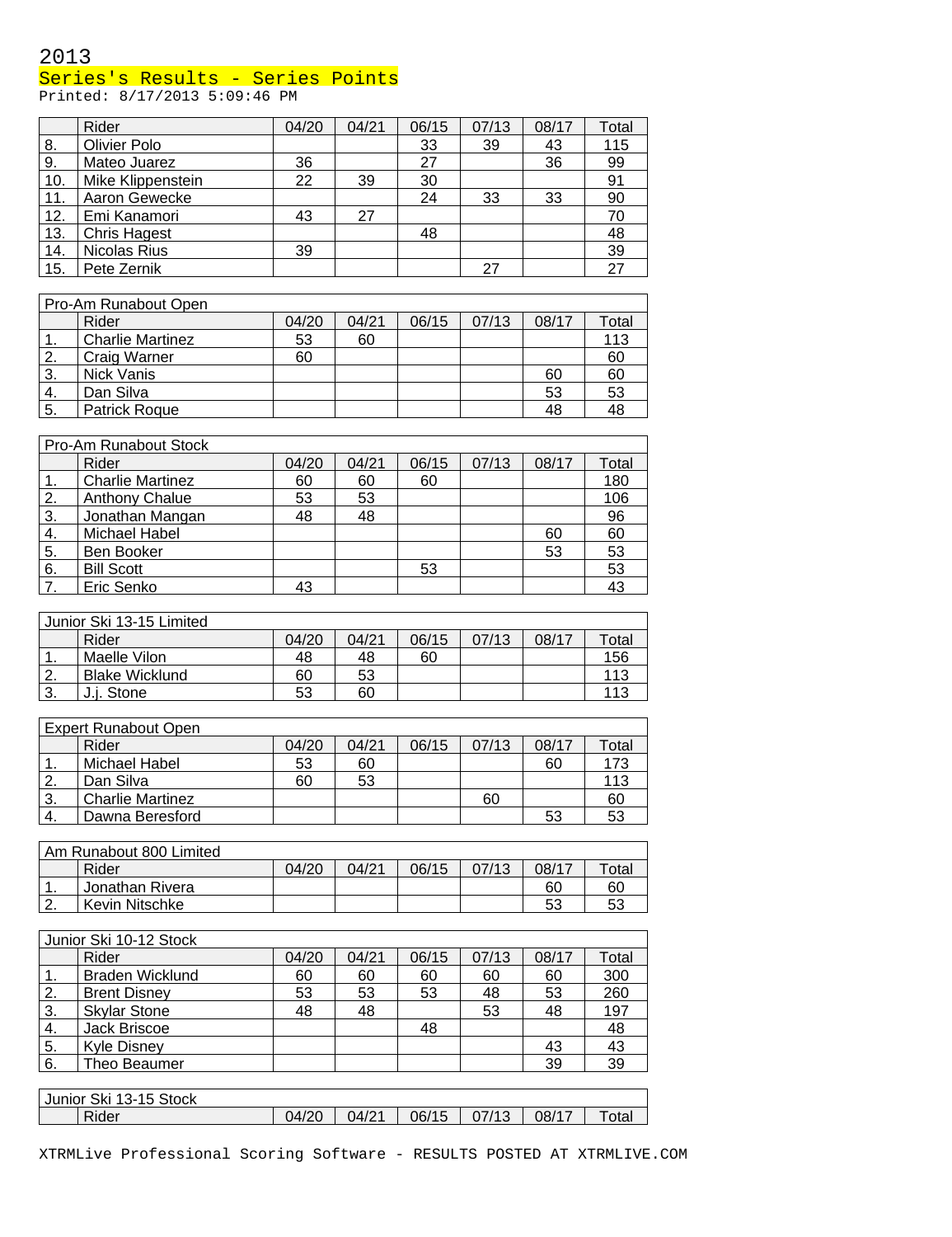### Series's Results - Series Points

Printed: 8/17/2013 5:09:46 PM

|     | Rider                  | 04/20 | 04/21 | 06/15 | 07/13 | 08/17 | Total |
|-----|------------------------|-------|-------|-------|-------|-------|-------|
| . . | <b>Blake Wicklund</b>  | 53    | 53    | 60    | 60    | 60    | 286   |
| 2.  | Maelle Vilon           | 48    | 48    | 53    | 53    | 48    | 250   |
| 3.  | J.i. Stone             | 60    | 60    |       | 48    | 53    | 221   |
| 4.  | <b>Branden Edwards</b> |       |       |       |       | 43    | 43    |

|     | Novice Ski Stock         |       |       |       |       |       |       |  |  |  |  |
|-----|--------------------------|-------|-------|-------|-------|-------|-------|--|--|--|--|
|     | Rider                    | 04/20 | 04/21 | 06/15 | 07/13 | 08/17 | Total |  |  |  |  |
| 1.  | Jeremiah Marino          | 53    | 48    | 53    | 53    | 60    | 267   |  |  |  |  |
| 2.  | Micah McManama           | 43    | 43    | 39    | 48    | 43    | 216   |  |  |  |  |
| 3.  | Maelle Vilon             |       |       | 48    | 43    | 53    | 144   |  |  |  |  |
| 4.  | Craig Permann            | 60    | 53    |       |       |       | 113   |  |  |  |  |
| 5.  | Karl Copenhaver          | 48    | 60    |       |       |       | 108   |  |  |  |  |
| 6.  | <b>Shannon Brooks</b>    | 36    | 36    |       |       | 36    | 108   |  |  |  |  |
| 7.  | <b>Austin Carmouche</b>  |       |       |       | 39    | 48    | 87    |  |  |  |  |
| 8.  | <b>Brittanie Webster</b> | 39    | 39    |       |       |       | 78    |  |  |  |  |
| 9.  | Alexander Dillion        |       |       |       | 60    |       | 60    |  |  |  |  |
| 10. | <b>Dillon Alexander</b>  |       |       | 60    |       |       | 60    |  |  |  |  |
| 11. | <b>Tavlor Hoeft</b>      |       |       | 43    |       |       | 43    |  |  |  |  |
| 12. | <b>Charlie Martinez</b>  |       |       |       |       | 39    | 39    |  |  |  |  |
| 13. | <b>Matthew Hoef</b>      |       |       | 36    |       |       | 36    |  |  |  |  |

|     | Women's Ski Limited   |       |       |       |       |       |       |
|-----|-----------------------|-------|-------|-------|-------|-------|-------|
|     | Rider                 | 04/20 | 04/21 | 06/15 | 07/13 | 08/17 | Total |
| 1.  | Oceane Vilon          | 48    | 48    | 48    | 53    | 53    | 250   |
| 2.  | Valerie Moline        | 39    | 33    | 53    | 39    | 48    | 212   |
| 3.  | Emi Kanamori          | 60    | 60    |       |       | 60    | 180   |
| 4.  | <b>Bibi Carmouche</b> |       |       | 60    | 60    |       | 120   |
| 5.  | Evelyn Mangan         | 30    | 36    |       | 43    |       | 109   |
| 6.  | Yukiko Kume           | 53    | 53    |       |       |       | 106   |
| 7.  | <b>Becky Cooper</b>   | 36    | 43    |       |       |       | 79    |
| 8.  | Lauren Conroy         | 43    | 30    |       |       |       | 73    |
| 9.  | Meg Conroy            | 33    | 39    |       |       |       | 72    |
| 10. | Kelley Eichman        |       |       |       | 48    |       | 48    |
| 11. | Adriana Carter        |       |       |       |       | 43    | 43    |
| 12. | Renee Hill            |       |       |       |       | 39    | 39    |

 $\overline{\phantom{0}}$ 

|    | Pro-Am Ski Stock      |       |       |       |       |       |       |
|----|-----------------------|-------|-------|-------|-------|-------|-------|
|    | Rider                 | 04/20 | 04/21 | 06/15 | 07/13 | 08/17 | Total |
|    | Gerry Wong            | 60    | 48    | 48    |       | 60    | 216   |
| 2. | <b>Brock Austin</b>   | 53    | 53    | 53    |       | 43    | 202   |
| 3. | Mike Klippenstein     | 48    | 60    | 60    |       |       | 168   |
| 4. | <b>Bill Austin</b>    | 36    | 39    |       |       | 48    | 123   |
| 5. | Luke Bibeau           | 39    | 43    |       |       |       | 82    |
| 6. | <b>Glenn Powell</b>   | 33    | 36    |       |       |       | 69    |
| 7. | Matt Legerski         |       |       |       |       | 53    | 53    |
| 8. | <b>Tyler Kowalski</b> | 43    |       |       |       |       | 43    |

|    | Am Freestyle    |       |       |       |       |       |       |
|----|-----------------|-------|-------|-------|-------|-------|-------|
|    | Rider           | 04/20 | 04/21 | 06/15 | 07/13 | 08/17 | Total |
|    | Michael Demauro | 53    | 60    | 60    | 53    | 53    | 279   |
| 2. | Elija Kemnitz   | 60    | 53    |       |       |       | 113   |
| 3. | Luke Roose      |       |       |       | 60    | 48    | 108   |
| 4. | Mark Gomez      |       |       |       |       | 60    | 60    |
| 5. | Heidi Cortel    |       |       |       |       | 43    | 43    |
|    |                 |       |       |       |       |       |       |

**Pro Freestyle** 

XTRMLive Professional Scoring Software - RESULTS POSTED AT XTRMLIVE.COM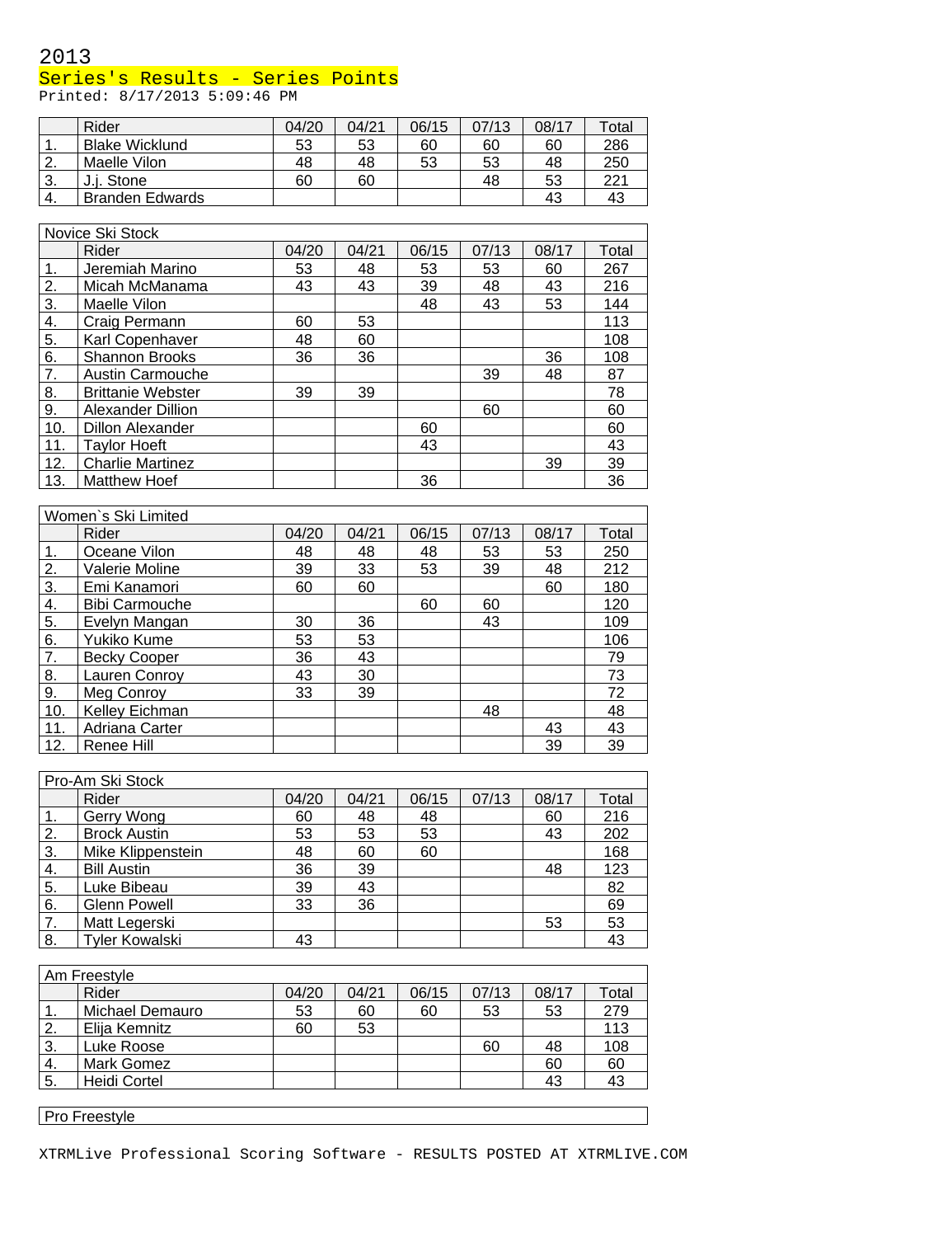### Series's Results - Series Points

Printed: 8/17/2013 5:09:46 PM

|          | Rider              | 04/20 | 04/21 | 06/15 | 07/13 | 08/17 | Total |
|----------|--------------------|-------|-------|-------|-------|-------|-------|
| . .      | Derrick Kemnitz Jr | 60    | 53    |       |       |       | 113   |
| <u>.</u> | Derrick Kemnitz    | 48    | 60    |       |       |       | 108   |
| J.       | John Kaszer        | 53    | 48    |       |       |       | 101   |

|     | Sport Open Spec      |       |       |       |       |       |       |
|-----|----------------------|-------|-------|-------|-------|-------|-------|
|     | Rider                | 04/20 | 04/21 | 06/15 | 07/13 | 08/17 | Total |
| 1.  | Shawn Quemada        | 60    | 39    | 60    | 60    | 53    | 272   |
| 2.  | Tommy Bonacci        | 53    | 53    | 53    | 53    | 48    | 260   |
| 3.  | <b>Tony Martinez</b> | 43    | 60    | 36    | 39    | 33    | 211   |
| 4.  | <b>Todd Young</b>    | 48    | 33    | 43    | 30    | 36    | 190   |
| 5.  | <b>Tim Shanklin</b>  | 24    | 48    |       | 48    | 30    | 150   |
| 6.  | <b>Madison Scott</b> | 33    | 43    | 24    | 24    | 22    | 146   |
| 7.  | <b>Brian Disney</b>  | 30    |       | 48    | 27    | 39    | 144   |
| 8.  | <b>Michael Perry</b> | 27    | 30    | 39    | 33    |       | 129   |
| 9.  | Chris Versola        |       |       | 33    | 43    | 43    | 119   |
| 10. | Aaron Gewecke        | 39    | 36    |       |       |       | 75    |
| 11. | Jeff Lysdale         | 36    |       | 30    |       |       | 66    |
| 12. | Chris Maccluggage    |       |       |       |       | 60    | 60    |
| 13. | Tim O'Neil           |       |       | 27    |       | 24    | 51    |
| 14. | Rob Grasso           |       |       |       | 36    |       | 36    |
| 15. | Alex Wong            |       | 27    |       |       |       | 27    |
| 16. | Norm Yee             |       |       |       |       | 27    | 27    |
| 17. | <b>Bill Scott</b>    |       |       | 22    |       |       | 22    |

|     | Vintage X2                   |       |       |       |       |       |       |
|-----|------------------------------|-------|-------|-------|-------|-------|-------|
|     | Rider                        | 04/20 | 04/21 | 06/15 | 07/13 | 08/17 | Total |
| 1.  | <b>Charles Sims</b>          | 60    | 60    | 60    | 60    | 60    | 300   |
| 2.  | Derek Stout                  | 43    | 39    | 53    | 48    | 48    | 231   |
| 3.  | <b>Christopher Steenbock</b> | 53    | 48    | 39    | 53    | 24    | 217   |
| 4.  | Jacob Acosta                 | 48    |       | 48    | 39    | 33    | 168   |
| 5.  | Jackson Rod                  | 39    | 53    |       |       |       | 92    |
| 6.  | Jesse Wenzel                 |       |       |       | 43    | 39    | 82    |
| 7.  | Chad Blanton                 |       |       | 43    |       | 27    | 70    |
| 8.  | <b>Billy Valko</b>           |       |       | 36    |       | 30    | 66    |
| 9.  | <b>Steve Girling</b>         |       |       |       |       | 53    | 53    |
| 10. | <b>Annie Sims</b>            |       | 43    |       |       |       | 43    |
| 11. | J.j. Hickey                  |       |       |       |       | 43    | 43    |
| 12. | Doug Wolff                   |       |       |       |       | 36    | 36    |
| 13. | Nicolas Rius                 | 36    |       |       |       |       | 36    |
| 14. | <b>Ryan Schiebe</b>          |       | 36    |       |       |       | 36    |

|     | Am Ski Lites           |       |       |       |       |       |       |
|-----|------------------------|-------|-------|-------|-------|-------|-------|
|     | Rider                  | 04/20 | 04/21 | 06/15 | 07/13 | 08/17 | Total |
| 1.  | <b>Blake Wicklund</b>  | 48    | 60    | 60    | 60    | 60    | 288   |
| 2.  | J.j. Stone             | 53    | 53    |       | 43    | 53    | 202   |
| 3.  | <b>Todd Young</b>      | 39    | 43    | 43    | 39    | 33    | 197   |
| 4.  | Vince Colf             | 43    | 48    | 53    | 53    |       | 197   |
| 5.  | Kaleb Copenhaver       | 36    | 39    |       | 48    | 43    | 166   |
| 6.  | <b>Brian Voegeli</b>   |       |       | 36    |       | 39    | 75    |
| 7.  | <b>Becky Cooper</b>    |       |       |       | 36    | 30    | 66    |
| 8.  | Kyle Araiza            | 60    |       |       |       |       | 60    |
| 9.  | Justin Taylor          |       |       | 48    |       |       | 48    |
| 10. | Maelle Vilon           |       |       |       |       | 48    | 48    |
| 11. | <b>Bobby Kerns</b>     |       |       | 39    |       |       | 39    |
| 12. | Matt Legerski          |       |       |       |       | 36    | 36    |
| 13. | <b>Tristan Butters</b> |       | 36    |       |       |       | 36    |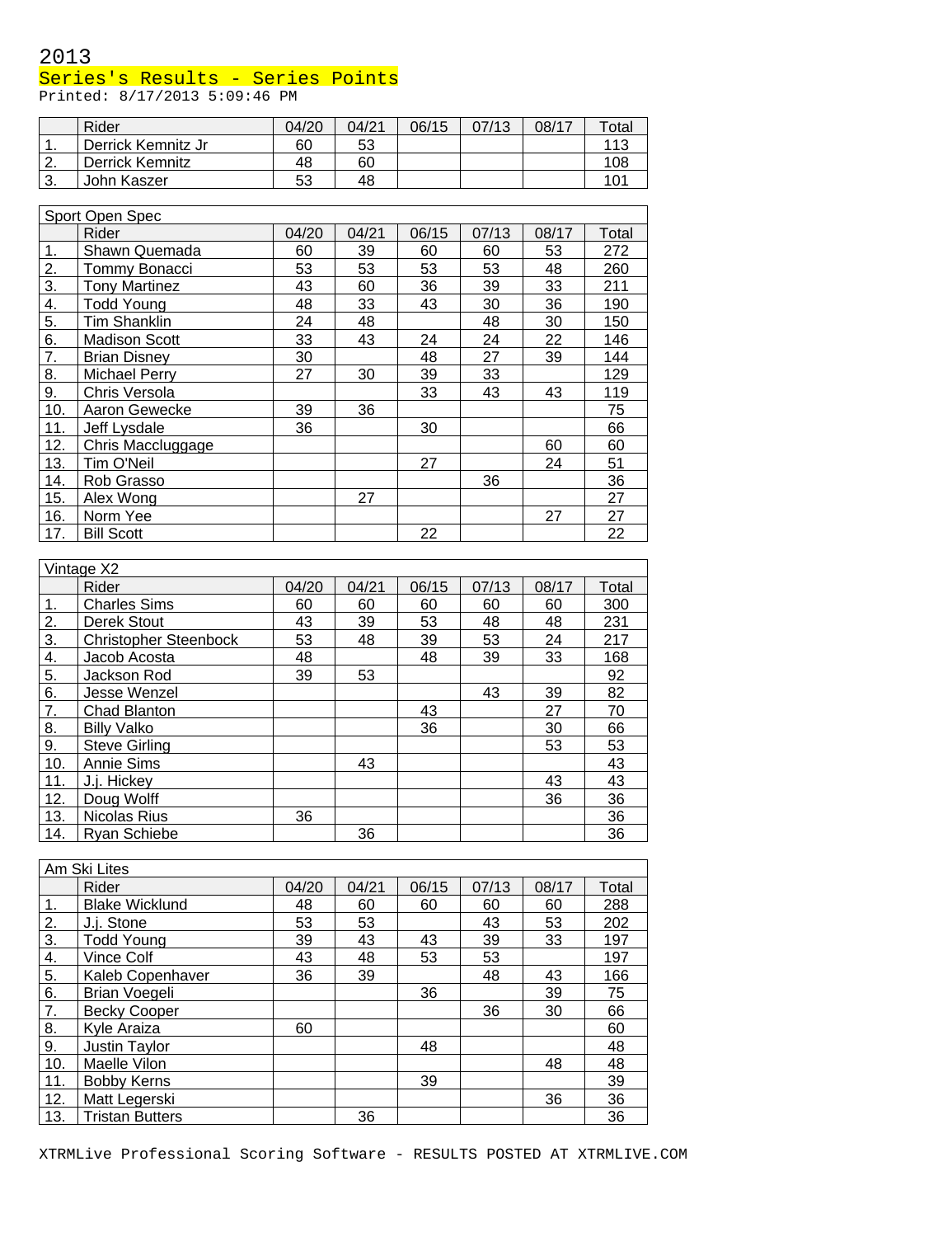### Series's Results - Series Points

Printed: 8/17/2013 5:09:46 PM

|     | Rider           | 04/20 | 04/21 | 06/15 | 07/13 | 08/17 | Total |
|-----|-----------------|-------|-------|-------|-------|-------|-------|
| 14. | Jonathan Mangan | 33    |       |       |       |       | 33    |
| 15. | Jack Flynn      | 30    |       |       |       |       | 30    |
| 16. | Dawn Fekete     |       |       |       |       | ົ     |       |

|    | N/A Runabout            |       |       |       |       |       |       |  |  |  |  |
|----|-------------------------|-------|-------|-------|-------|-------|-------|--|--|--|--|
|    | Rider                   | 04/20 | 04/21 | 06/15 | 07/13 | 08/17 | Total |  |  |  |  |
|    | <b>Brandon Warner</b>   | 53    | 60    | 39    | 60    | 48    | 260   |  |  |  |  |
| 2. | <b>Charles Anderson</b> | 60    | 53    | 43    |       | 60    | 216   |  |  |  |  |
| 3. | <b>Bill Wilson</b>      | 43    | 43    | 53    | 48    |       | 187   |  |  |  |  |
| 4. | <b>Kelly Church</b>     | 48    | 48    | 48    |       |       | 144   |  |  |  |  |
| 5. | Renee Hill              |       |       | 60    |       |       | 60    |  |  |  |  |
| 6. | <b>Brian Silveira</b>   |       |       |       | 53    |       | 53    |  |  |  |  |
|    | Ti Hanes                |       |       |       |       | 53    | 53    |  |  |  |  |

|     | Novice Runabout Stock |       |       |       |       |       |       |
|-----|-----------------------|-------|-------|-------|-------|-------|-------|
|     | Rider                 | 04/20 | 04/21 | 06/15 | 07/13 | 08/17 | Total |
|     | Akira Tanaka          |       |       | 48    | 53    | 48    | 149   |
|     | Lucas Selph           |       |       | 60    |       | 60    | 120   |
| 3.  | Mike Adams            |       |       | 53    |       | 43    | 96    |
| 4.  | <b>Anthony Chalue</b> |       |       |       | 60    |       | 60    |
| -5. | Evelyn Mangan         |       |       |       |       | 53    | 53    |

|     | Vintage 550 Ski              |       |       |       |       |       |       |
|-----|------------------------------|-------|-------|-------|-------|-------|-------|
|     | Rider                        | 04/20 | 04/21 | 06/15 | 07/13 | 08/17 | Total |
| 1.  | Aaron Sanchez                | 53    |       | 48    | 39    | 43    | 183   |
| 2.  | Kody Copenhaver              |       |       | 39    | 48    | 48    | 135   |
| 3.  | Michael Demauro              |       |       | 53    | 43    | 36    | 132   |
| 4.  | Cory Vancleave               | 60    | 60    |       |       |       | 120   |
| 5.  | <b>Charles Sims</b>          |       |       |       | 60    | 53    | 113   |
| 6.  | Vince Colf                   |       |       | 43    | 53    |       | 96    |
| 7.  | Jeff Harger                  | 39    |       |       |       | 24    | 63    |
| 8.  | Mark Gomez                   |       |       |       |       | 60    | 60    |
| 9.  | Minoru Kanamori              |       |       | 60    |       |       | 60    |
| 10. | Zack Bright                  |       |       |       | 36    | 20    | 56    |
| 11. | Shane Costa                  |       |       |       | 33    | 22    | 55    |
| 12. | <b>Taylor Hoeft</b>          | 48    |       |       |       |       | 48    |
| 13. | Kyle Araiza                  | 43    |       |       |       |       | 43    |
| 14. | <b>Billy Bates</b>           |       |       |       |       | 39    | 39    |
| 15. | Annie Sims                   |       |       | 36    |       |       | 36    |
| 16. | <b>Christopher Steenbock</b> | 36    |       |       |       |       | 36    |
| 17. | Kaleb Copenhaver             |       |       | 33    |       |       | 33    |
| 18. | <b>Patrick Goldsworthy</b>   |       |       |       |       | 33    | 33    |
| 19. | <b>Bobby Kerns</b>           |       |       | 30    |       |       | 30    |
| 20. | Jason Rivera                 |       |       |       |       | 30    | 30    |
| 21. | Joseph Morneault             |       |       |       |       | 27    | 27    |

| Women's Runabout |                 |       |       |       |       |       |             |  |  |  |
|------------------|-----------------|-------|-------|-------|-------|-------|-------------|--|--|--|
|                  | Rider           | 04/20 | 04/21 | 06/15 | 07/13 | 08/17 | $\tau$ otal |  |  |  |
| . .              | Evelvn Mangan   | 60    | 60    |       | 60    | 53    | 233         |  |  |  |
| ◠<br><u>.</u>    | Dawna Beresford |       |       | 60    |       | 60    | 120         |  |  |  |

| Sport Spec Beginner |                   |       |       |       |       |       |       |
|---------------------|-------------------|-------|-------|-------|-------|-------|-------|
|                     | Rider             | 04/20 | 04/21 | 06/15 | 07/13 | 08/17 | Total |
| . .                 | Anthony Arebello  |       |       | 53    | 53    | 48    | 154   |
| ົ                   | Jonathan Arebello |       |       | 48    |       | 53    | 101   |
| ີ<br>J.             | Juan Veloz        |       |       |       | 60    | 39    | 99    |

XTRMLive Professional Scoring Software - RESULTS POSTED AT XTRMLIVE.COM

 $\overline{\phantom{0}}$